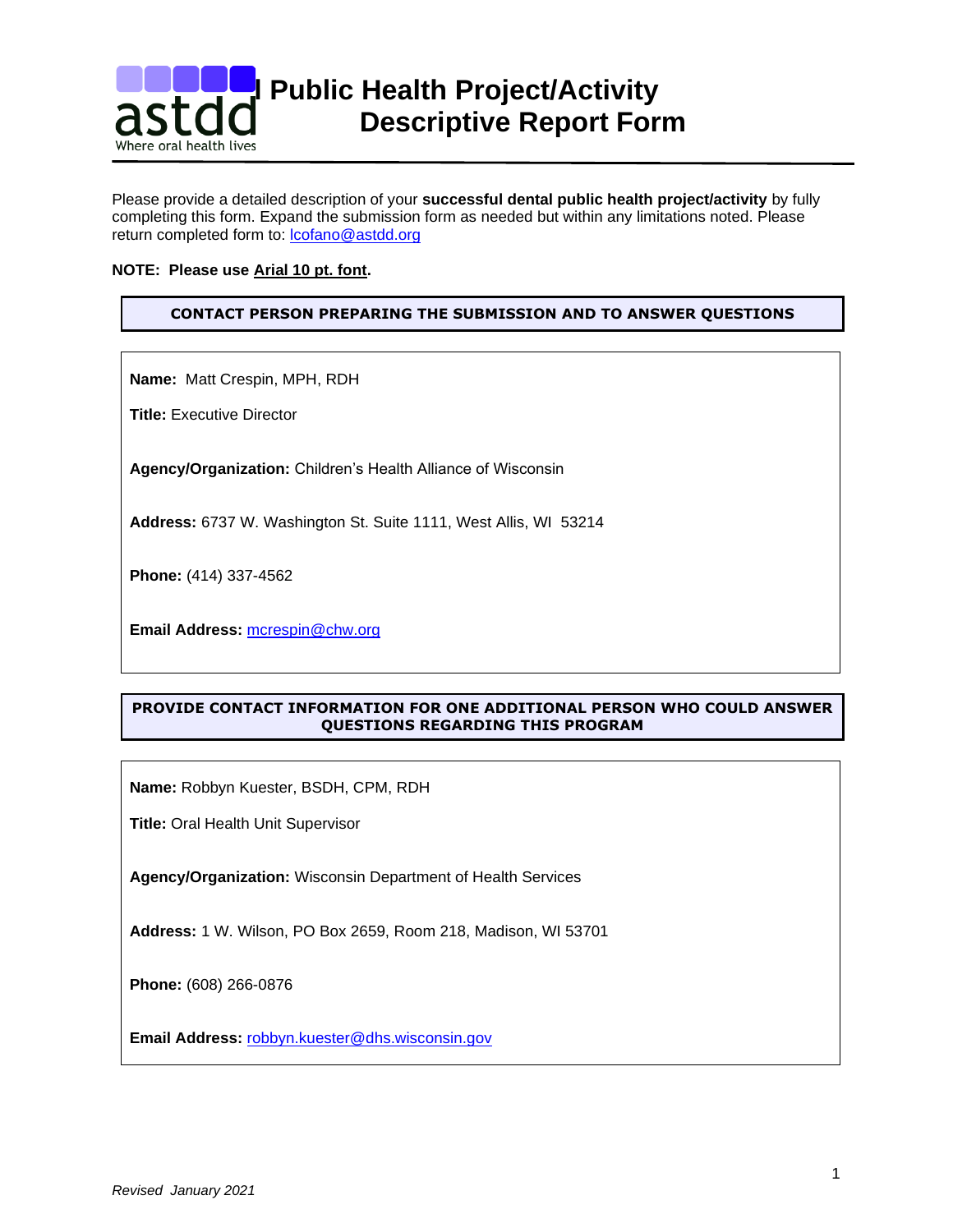| <b>SECTION I: ACTIVITY OVERVIEW</b>                                                                                                                                                                                                                                                                                                                                                                                                                    |     |                                                                                                                                                                                                                       |
|--------------------------------------------------------------------------------------------------------------------------------------------------------------------------------------------------------------------------------------------------------------------------------------------------------------------------------------------------------------------------------------------------------------------------------------------------------|-----|-----------------------------------------------------------------------------------------------------------------------------------------------------------------------------------------------------------------------|
| Title of the dental public health activity:                                                                                                                                                                                                                                                                                                                                                                                                            |     |                                                                                                                                                                                                                       |
|                                                                                                                                                                                                                                                                                                                                                                                                                                                        |     | <b>Wisconsin Seal-A-Smile</b>                                                                                                                                                                                         |
|                                                                                                                                                                                                                                                                                                                                                                                                                                                        |     |                                                                                                                                                                                                                       |
| Public Health Functions* and the 10 Essential Public Health Services to Promote Oral Health:<br>Check one or more categories related to the activity.                                                                                                                                                                                                                                                                                                  |     |                                                                                                                                                                                                                       |
|                                                                                                                                                                                                                                                                                                                                                                                                                                                        | "X" | <b>Assessment</b>                                                                                                                                                                                                     |
|                                                                                                                                                                                                                                                                                                                                                                                                                                                        |     | 1. Assess oral health status and implement an oral health surveillance system.                                                                                                                                        |
|                                                                                                                                                                                                                                                                                                                                                                                                                                                        |     | 2. Analyze determinants of oral health and respond to health hazards in the<br>community                                                                                                                              |
|                                                                                                                                                                                                                                                                                                                                                                                                                                                        |     | 3. Assess public perceptions about oral health issues and educate/empower them to<br>achieve and maintain optimal oral health                                                                                         |
|                                                                                                                                                                                                                                                                                                                                                                                                                                                        |     | <b>Policy Development</b>                                                                                                                                                                                             |
|                                                                                                                                                                                                                                                                                                                                                                                                                                                        | x   | 4. Mobilize community partners to leverage resources and advocate for/act on oral<br>health issues                                                                                                                    |
|                                                                                                                                                                                                                                                                                                                                                                                                                                                        | x   | 5. Develop and implement policies and systematic plans that support state and<br>community oral health efforts                                                                                                        |
|                                                                                                                                                                                                                                                                                                                                                                                                                                                        |     | <b>Assurance</b>                                                                                                                                                                                                      |
|                                                                                                                                                                                                                                                                                                                                                                                                                                                        |     | 6. Review, educate about and enforce laws and regulations that promote oral health<br>and ensure safe oral health practices                                                                                           |
|                                                                                                                                                                                                                                                                                                                                                                                                                                                        | X   | 7. Reduce barriers to care and assure utilization of personal and population-based<br>oral health services                                                                                                            |
|                                                                                                                                                                                                                                                                                                                                                                                                                                                        |     | 8. Assure an adequate and competent public and private oral health workforce                                                                                                                                          |
|                                                                                                                                                                                                                                                                                                                                                                                                                                                        | x   | 9. Evaluate effectiveness, accessibility and quality of personal and population-based<br>oral health promotion activities and oral health services                                                                    |
|                                                                                                                                                                                                                                                                                                                                                                                                                                                        | x   | 10. Conduct and review research for new insights and innovative solutions to oral<br>health problems                                                                                                                  |
|                                                                                                                                                                                                                                                                                                                                                                                                                                                        |     | *ASTDD Guidelines for State and Territorial Oral Health Programs that includes 10                                                                                                                                     |
|                                                                                                                                                                                                                                                                                                                                                                                                                                                        |     | <b>Essential Public Health Services to Promote Oral Health</b>                                                                                                                                                        |
| well.                                                                                                                                                                                                                                                                                                                                                                                                                                                  |     | <b>Healthy People 2030 Objectives:</b> Please list HP 2030 objectives related to the activity described in<br>this submission. If there are any state-level objectives the activity addresses please include those as |
| OH-01: Reduce the proportion of children and adolescents with lifetime tooth decay.<br>OH-02: Reduce the proportion of children and adolescents with active and untreated tooth decay.<br>OH-08: Increase use of the oral health care system.<br>OH-09: Increase the proportion of low-income youth who have a preventive dental visit.<br>OH-10: Increase the proportion of children and adolescents who have dental sealants on 1 or more<br>molars. |     |                                                                                                                                                                                                                       |
| AHS-05: Reduce the proportion of people who can't get the dental care they need when they need                                                                                                                                                                                                                                                                                                                                                         |     |                                                                                                                                                                                                                       |
| it.<br>NWS-10: Reduce the consumption of added sugars by people aged 2 years and over.                                                                                                                                                                                                                                                                                                                                                                 |     |                                                                                                                                                                                                                       |
|                                                                                                                                                                                                                                                                                                                                                                                                                                                        |     |                                                                                                                                                                                                                       |
| Provide 3-5 Key Words (e.g. fluoride, sealants, access to care, coalitions, policy, Medicaid, etc.)<br>These will assist those looking for information on this topic:                                                                                                                                                                                                                                                                                  |     |                                                                                                                                                                                                                       |
| Access to Care: Children Services, Access to Care: School-Based Oral Health, Prevention: Children<br>Oral Health, Prevention: Sealant                                                                                                                                                                                                                                                                                                                  |     |                                                                                                                                                                                                                       |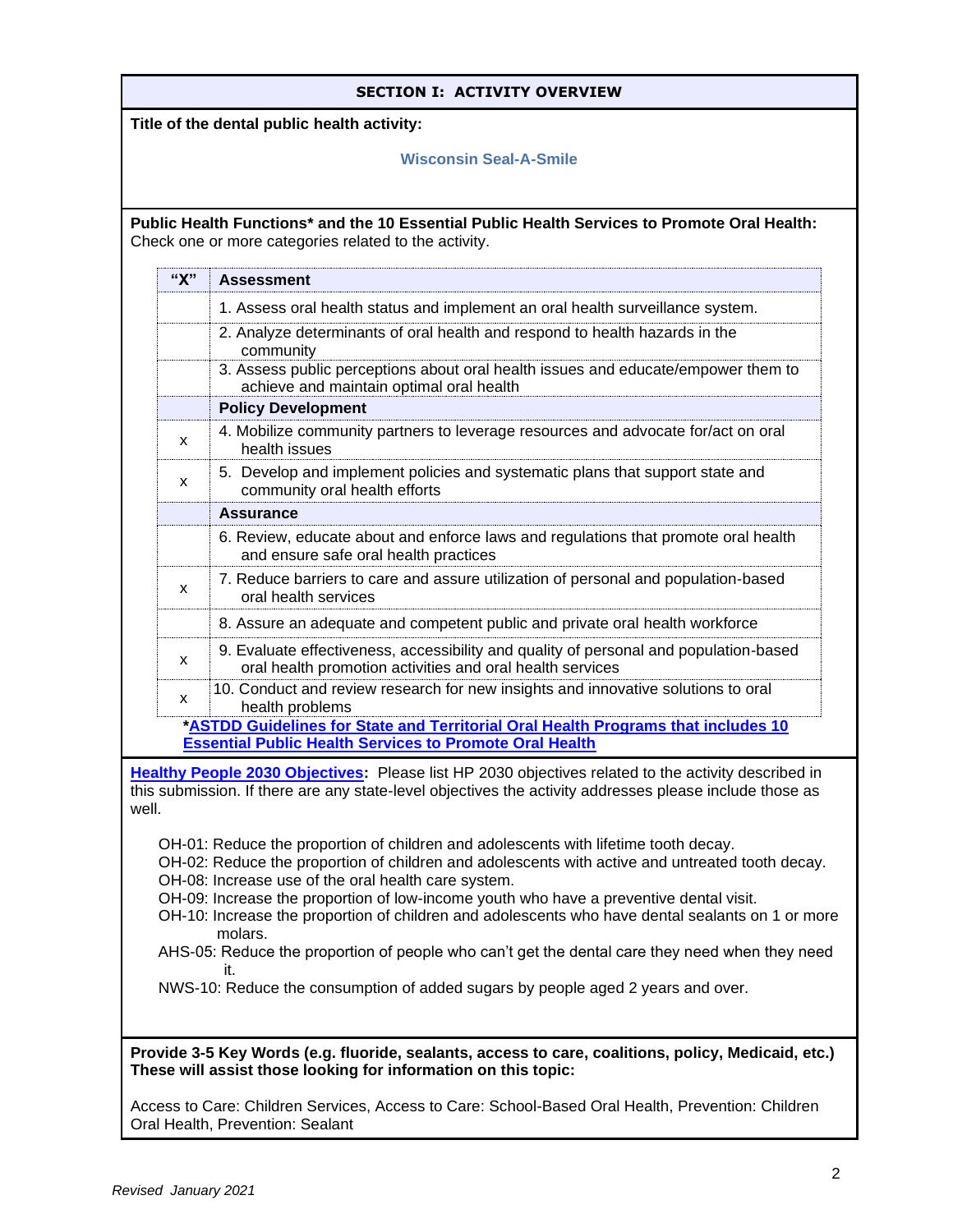### **Executive Summary: Complete after Section II: Detailed Activity Description. Please limit to 300 words in one or two paragraphs.**

Provide a brief description of the dental public health activity. Include information on: (1) what is being done; (2) who is doing it and why; (3) associated costs; (4) outcomes achieved (5) lessons learned, both positive and negative.

The Wisconsin Seal-A-Smile (SAS) program provides school-based oral health preventive services in approximately 1,100 schools annually and reaches nearly 80,000 kids. The program is a collaborative effort between Children's Health Alliance of Wisconsin, Delta Dental of Wisconsin and the Wisconsin Department of Health Services Oral Health Program. Funding is provided through dollars from the state budget and matching funding from Delta Dental of Wisconsin now totaling nearly \$1.1 million. The program has contributed significantly to increasing the rate of children with sealants statewide and reduced disease burden by preventing disease and through coordinated referrals for restorative care that is identified by the program. The coordinated approach the program uses has led to the successful expansion of the program over the past 20 years and allows programs to collaborate and learn from one another rather than compete against each other. The development of online data collection and consent tools have allowed the program to track children over time and engage more families to receive care. The pandemic has caused many challenges that have been overcome in the past two years. While numbers have decreased during the pandemic, participation in the program is beginning to return to prepandemic levels.

# **SECTION II: DETAILED ACTIVITY DESCRIPTION**

Provide detailed narrative about the dental public health activity using the headings provided and answering the questions. Include specifics to help readers understand what you are doing and how it's being done. References and links to information may be included.

#### \*\*Complete using **Arial 10 pt**.

#### **Rationale and History of the Activity:**

1. What were the key issues that led to the initiation of this activity?

The Wisconsin Seal-A-Smile (SAS) program was developed as a result of strategic planning done by Healthy Smiles for Wisconsin coalition, which is now known as the Wisconsin Oral Health Coalition (WOHC). The coalition identified school-based sealant programs as a feasible and evidence-based strategy to improve the oral health of Wisconsin children. Initial funding for the program was provided through general purpose revenue (GPR) funding from the state budget in the amount of \$60,000.

2. What rationale/evidence (may be anecdotal) did you use to support the implementation of this activity?

Sealants are a highly effective, evidence-based method of preventing tooth decay. Providing care in a school-based setting allows for greater access to services for children. Partners identified schoolbased sealant programs as a way of reaching vulnerable populations effectively. The lack of an existing state-based sealant program led to the development of the SAS program in 1999.

3. What month and year did the activity begin and what milestones have occurred along the way? (May include a timeline.)

The program officially began in the 1999-2000 school year with \$60,000 in funding from GRP in the state budget*.* In 2005, annual funding for SAS increased to \$120,000, as a result of Governor Jim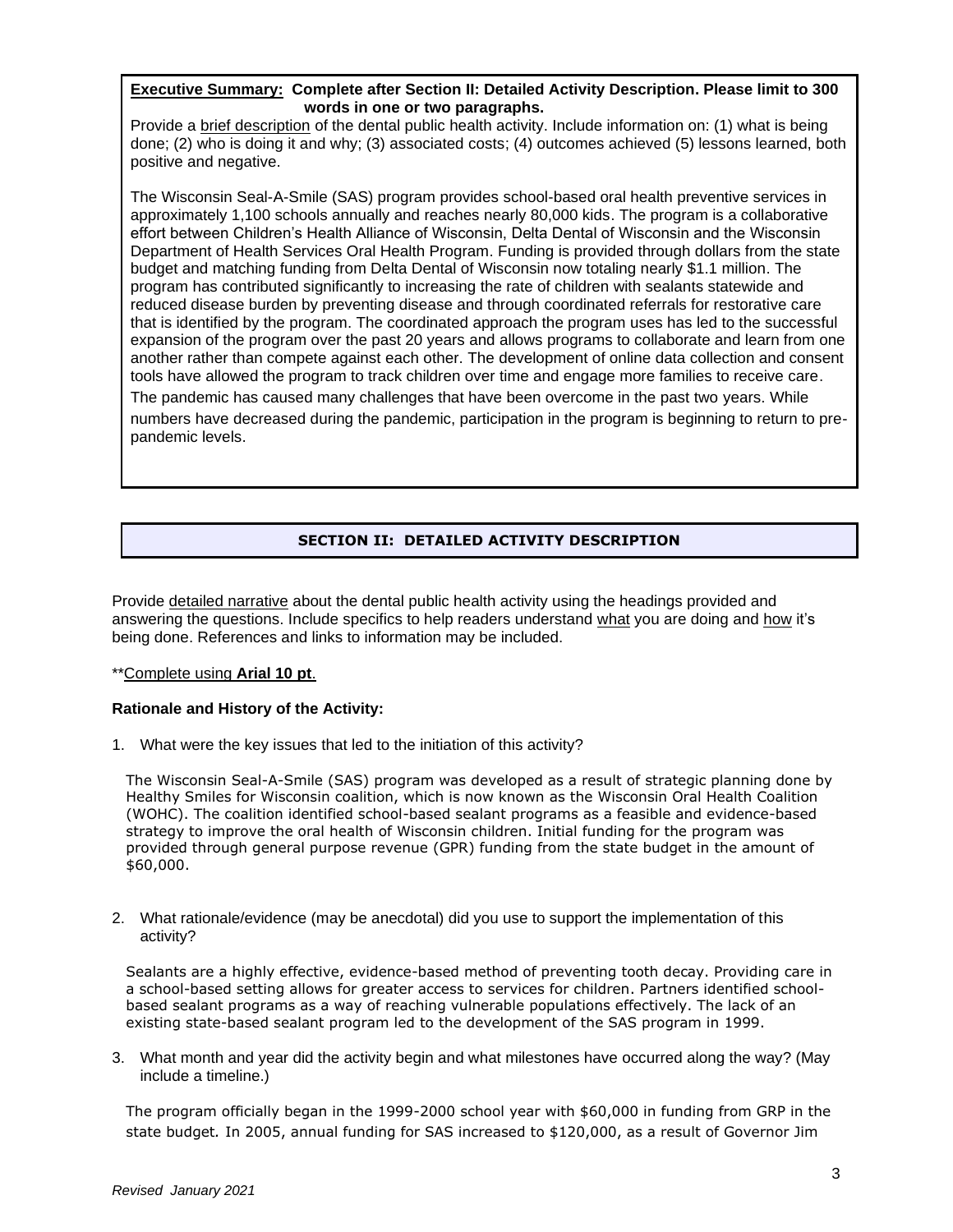Doyle's Kids First Initiative. However due to budget cuts, GPR funding in 2011-12 was reduced to \$106,720.

In the 2006-07 school year, SAS funding again increased to approximately \$200,000 due to the Wisconsin Department of Health Services Oral Health Program receiving a Health Resources and Services Administration (HRSA) three-year oral health workforce grant. In 2009-10, the HRSA funding increased to \$241,000 annually, which Delta Dental of Wisconsin agreed to match. Delta Dental was interested in partnering with the SAS program because of the program's strong data collection component. Delta was funding various school-based programs throughout the state but wanted a uniform way of collecting data, so they decided to put their existing school-based funding towards SAS. Previous Delta grantees were encouraged to apply for funding through SAS. Beginning in the 2012-13 school year, HRSA funding ended, and the Wisconsin Legislature's Joint Finance Committee approved a \$250,000 increase to GPR funding to continue leveraging matching funds from Delta Dental of Wisconsin increasing the budget to more than \$600,000. In 2014 Delta Dental of Wisconsin agreed to match state dollars bringing the budget to more than \$700,000 annually. Funding was again increased in 2019 through a provision in Governor Evers budget that again leveraged match from Delta Dental, bringing the current total budget to nearly \$1.1 million.

In March 2020 all SAS grantees were required to stop providing care due to the COVID-19 pandemic. Due to the ongoing pandemic, grantees were slow to get back up and running in the 2020-21 school year, resulting in a drastic reduction in care. Many school districts continued to restrict access to mobile dental programs. In addition, many of our grantees are local health departments that were stretched thin responding to the pandemic response. In the 2021-22 school year nearly all grantees are back to providing care statewide and we anticipate nearing pre pandemic levels in the coming year.

The sections below follow a logic model format. For more information on logic models go to: [W.K.](http://www.exinfm.com/training/pdfiles/logicModel.pdf)  [Kellogg Foundation: Logic Model Development Guide](http://www.exinfm.com/training/pdfiles/logicModel.pdf)

| <b>INPUTS</b> | /ITIES<br><b>PROGRAM</b><br>- AC<br>IV. | TPUTS<br>ו טכ' | TCOMES<br>OU |
|---------------|-----------------------------------------|----------------|--------------|
|---------------|-----------------------------------------|----------------|--------------|

1. What resources were needed to carry out the activity? (e.g., staffing, volunteers, funding, partnerships, collaborations with various organizations, etc.)

Funding for the program has grown since program inception in 1999, from \$60,000 annually to more than \$1.1 million currently. The SAS program administrative staff consists of the executive director and oral health program leader at Children's Health Alliance of Wisconsin and the DHS sealant coordinator. Funding is awarded through grants to local programs based on an outcome and performance-based payment model which incentivizes evidence-based approaches and increased participation. Funding can be used for equipment, staff, supplies and coordination. Grantees utilize a mix of paid and volunteer staff to provide oral health preventive services. Funded agencies include local public health departments, school districts, federally qualified health centers, community safety net dental clinics and independent dental hygienists.

Data collection is one of most important inputs and has been instrumental in the program's growth. Wisconsin SAS previously used Sealant Efficiency Assessment for Locals and States (SEALS) which was developed by the Centers for Disease Control and Prevention (CDC), upon request from Wisconsin after identifying a need for uniform data collection. SAS quickly outgrew the capacity of the Excel based version of SEALS. In 2012 the need for a more robust data collection system was identified. Through funding from Delta Dental of Wisconsin, Marshfield Clinic Research Foundation developed DentaSeal, an online dental registry. In 2014 DentaSeal was implemented with all SAS grantees were required to input data in the system. DentaSeal was designed to use the inputs from SEALS, which were then expanded upon to allow SAS to easily track outcomes over time. When a student receives care from one SAS grantee and then later moves to another school district, anywhere in the state, their record is available to the other SAS grantee, allowing for continuity of care and tracking long term outcomes.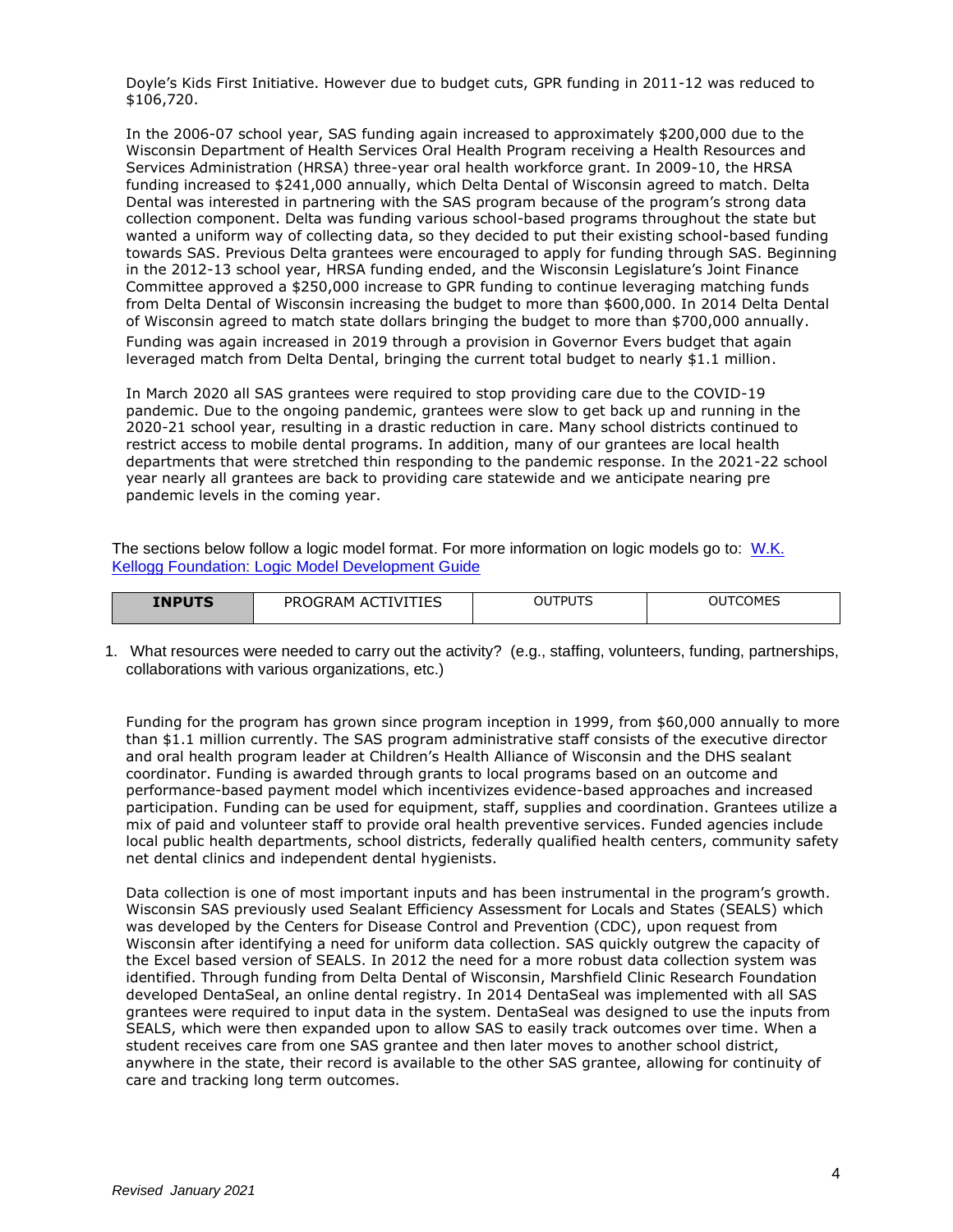| <b>INPUTS</b> | <b>PROGRAM ACTIVITIES</b> | ™PI I<br>OU | <b>IMES</b> |
|---------------|---------------------------|-------------|-------------|
|               |                           |             |             |

2. Please provide a detailed description the key aspects of the activity, including the following aspects: administration, operations, and services.

The Wisconsin Department of Health Services contracts with Children's Health Alliance of Wisconsin to assist with administration of SAS. Funding is awarded through an annual request for proposal (RFP) process by which agencies apply for funding in May/June. The submitted RFPs are scored and funding is awarded to agencies for services beginning on July 1. Upon receiving a notification of award, grantees complete a funding agreement and contract. Currently there are 26 grantees providing care. Funding is provided based on performance metrics and outcomes. Upon request, SAS administrative staff provides technical assistance to grantees throughout the year. Administrative staff complete comprehensive site visits for programs at least once every three years which have been limited in the past 2 years due to the pandemic. Programs not meeting specific goals and objectives for the year prior also receive site visits to assess efficiency and to allow for administrators to provide input on improvement. Annually, all funded programs are required to identify at least one representative to an annual meeting hosted by DHS and the Alliance at the beginning of the program year.

In 2021-22 we were able to offer an opportunity to programs to enhance their infection control measures through an intensive course that provided virtual technical assistance along with some onsite feedback. Programs were able to make modifications to their existing infection control practices and update their program infection control manuals and standard operating practices.

| <b>INPUTS</b><br>_____ | TIFS<br>$\overline{\phantom{a}}$<br><b>PR</b><br>∩GR∆M<br>TVL<br>AΟ<br>ᆠ | <b>OUTPUTS</b> | ็∩MFS<br>-<br>$\sim$ |
|------------------------|--------------------------------------------------------------------------|----------------|----------------------|
|                        |                                                                          |                |                      |

3. What outputs or direct products resulted from program activities (e.g., number of clients served, number of services units delivered, products developed, accomplishments.)?

The graphic below shows the progression of outcomes on children screened and sealant and includes the outcomes from the state's 3rd grade oral health survey and includes the number of children needing care (NC) and those who had sealants (S). As the Wisconsin SAS grew, the number of children receiving sealants increased and the number of children with dental treatment needs decreased showing the positive impact of SAS.

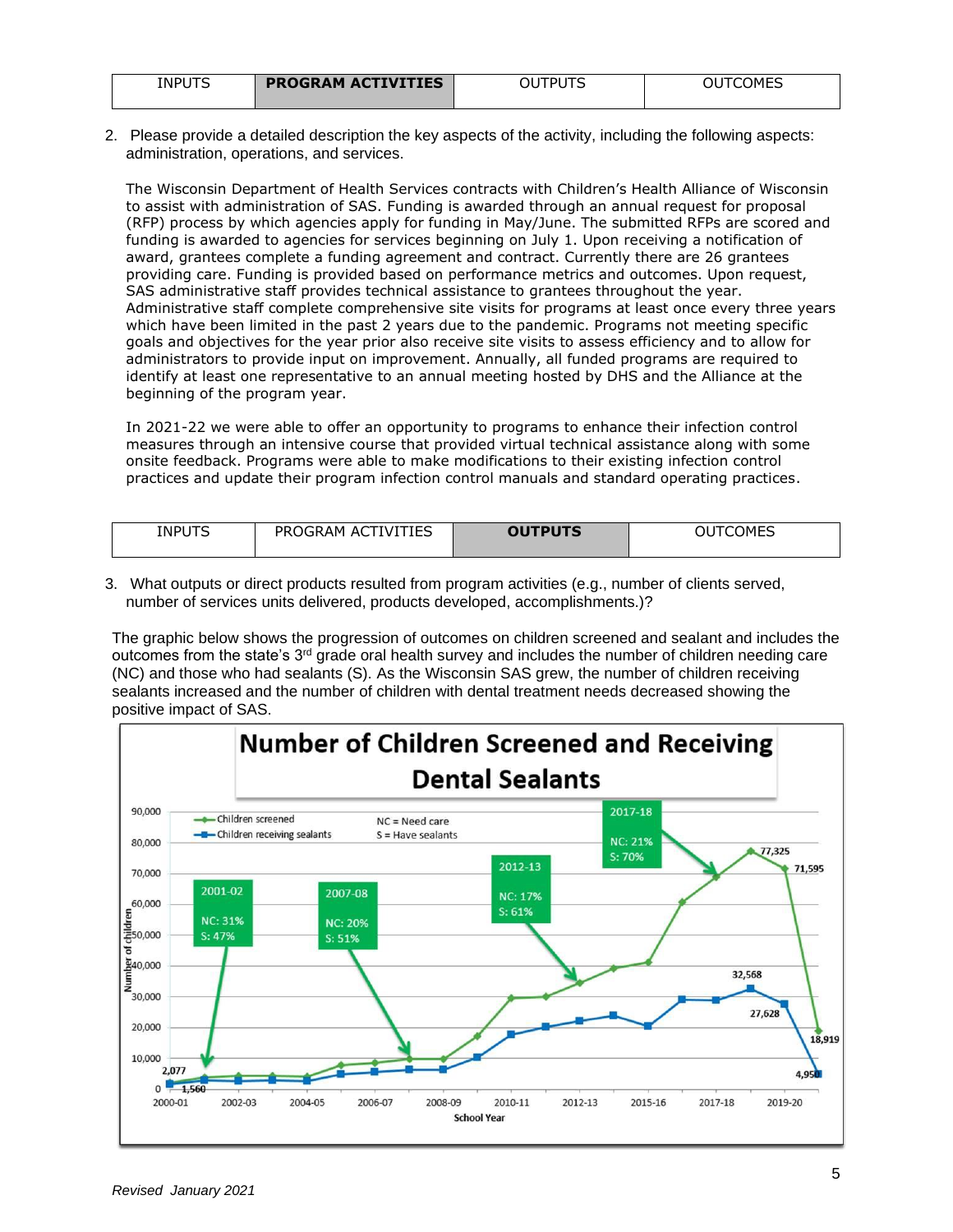| <b>INPUTS</b> | TIES<br>ACTIVI <sup>-</sup><br>PROGRAM | וח | <b>OUTCOMES</b> |
|---------------|----------------------------------------|----|-----------------|
|               |                                        |    |                 |

- 4. What outcomes did the program achieve? (e.g., health statuses, knowledge, behavior, care delivery system, impact on target population, etc.) Please include the following aspects:
	- a. How outcomes are measured
	- b. How often they are/were measured
	- c. Data sources used
	- d. Whether intended to be short-term (attainable within 1-3 years), intermediate (achievable within 4-6 years), or long-term (impact achieved in 7-10 years)

Outcomes are measured using the data collected in DentaSeal and through surveillance that is completed by the Wisconsin Department of Health Services Oral Health Program. DentaSeal data is reviewed annually and the state does a  $3<sup>rd</sup>$  grade survey about every 5 years. DentaSeal is an online registry that all programs have access to and enter data in daily. DentaSeal uses similar methodologies and inputs as SEALS however allows for the ongoing evaluation of outcomes over time and allows for a cloud-based system to ensure children that move from school to school or to another part of the state can be tracked.

Short term outcomes are increased numbers of children participating and who receive sealants and follow up care. Intermediate outcomes are to continue to see surveillance outcomes show increases in sealants and decreases in dental needs. Additionally, short and long term sealant retention can be tracked both through the use of our new online system.

## **Budgetary Information:**

NOTE: Charts and tables may be used to provide clarity.

1. What is the annual budget for this activity?

The current annual budget for the program is \$1.1 million and includes funding from both GPR funds from the state budget and matching funding from Delta Dental of Wisconsin. Funding supports administration of the program, data system maintenance, and grants to local agencies providing direct care.

2. What are the costs associated with the activity? (Including staffing, materials, equipment, etc.)

Costs include administrative oversight for the program and grants to local agencies providing direct care. Grants include funding for equipment, materials, staffing. The amount of funding awarded is determined on a performance-based model, which is determined based on outcomes. An incentive payment for increasing student participation is also provided to grantees.

3. How is the activity funded?

Funding includes dollars from the Wisconsin State budget and matching funding from Delta Dental of Wisconsin.

4. What is the plan for sustainability?

All grantees are required to bill Medicaid, which contributes to sustainability. Through a performance-based funding model, grantees can increase sustainability through improved efficiency in providing care and increasing the number of students that receive care. There continues to be a long-term commitment from both the legislature and Delta Dental for continued funding. Additionally, in the 2021 state budget an increase to all Medicaid reimbursement rates which will help grantees with sustainability.